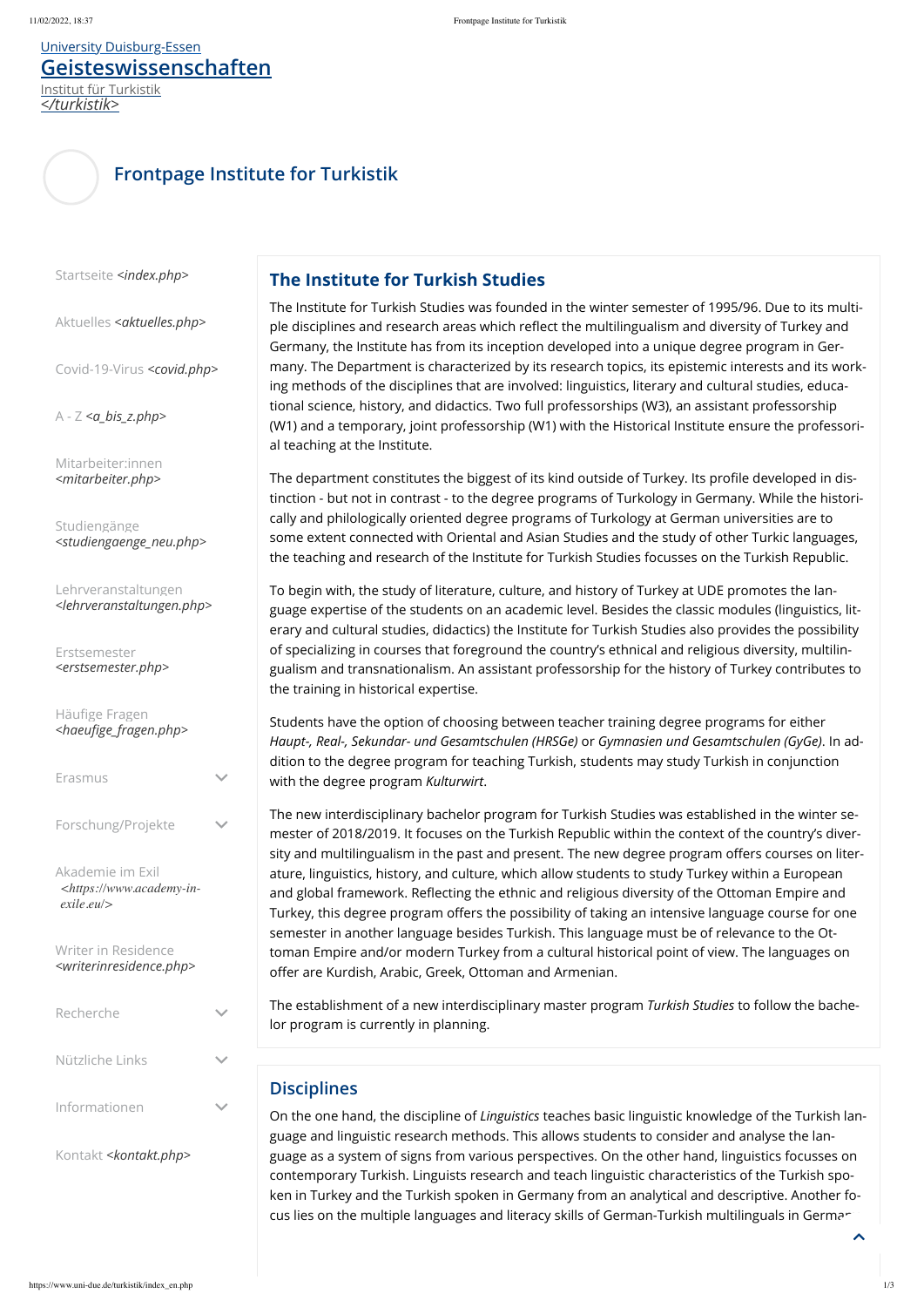#### 11/02/2022, 18:37 Frontpage Institute for Turkistik

*Literary and Cultural Studies* researches and teaches contemporary Turkish-language literature and culture in its transnational and comparative context. *Literary and Cultural Studies* offers courses that convey the fundamental elements of literary studies as well as overarching historical and sociocultural questions. Literary works in Turkish as well as Kurdish are considered as central to Turkey's cultural and historical landscape.

*Educational Sciences* analyses the basic terminologies and theories concerning the relationship between schools, education and society. On the one hand, the discipline focuses on topics in educational sociology such as the social inequality of educational opportunities and the role of tertiary education in society. On the other hand, the discipline focuses particularly on pedagogically and psychologically informed concepts that are centred around classes and the individual student, focusing, for example on ways in which teachers deal with cultural diversity in classrooms, on theories of learning and on motivation as well as support measures.

As one of the disciplines, *History* contributes primarily on the teaching of historical expertise. This enables the students - regardless of their respective professional orientation – not only to deal with history from a critical point of view, but also to acquire proficiency with regards to historical questions, methodological expertise, professional expertise and value judgement.

The discipline *Didactics* is comprised of the following areas: language teaching, literary didactics as well as the didactics of regional and cultural studies. Of particular interest to didactics is the examination of processes of teaching and learning in the classroom.

#### **Institute's director:**

Prof. Dr. Kader Konuk

R12 R03 B20

Tel.: +49 (0)201 183-4355

E-Mail: **S** kader.konuk@uni-due.de

*[<javascript:location.href='mailto:'+String.fromCharCode\(107,97,100,101,114,46,107,111,110,117,107,64,117,110,105,45,100,117,101,46,100,101\)+'?'>](javascript:location.href=)*

#### **Curator:**

Sabine Fazis, M.A.

R12 R03 B24

Tel.: +49 (0)201 183-6634

E-Mail: **S**[sabine.fazis@uni-due.de](mailto:sabine.fazis@uni-due.de)

#### **Secretary:**

Petra Lindner-Roullé

Sandra Hemmelmann

Anne-Janine Naujoks-Sprengel, M.A.

R12 R03 B05

Tel.: +49 (0)201 183-3876

Fax: +49 (0)201 183-2158

E-Mail: [sekretariat.turkistik@uni-due.de](mailto:sekretariat.turkistik@uni-due.de)

#### **Address:**

Universität Duisburg-Essen Fakultät für Geisteswissenschaften Institut für Turkistik Universitätsstraße 12 D - 45141 Essen

 $\triangle$